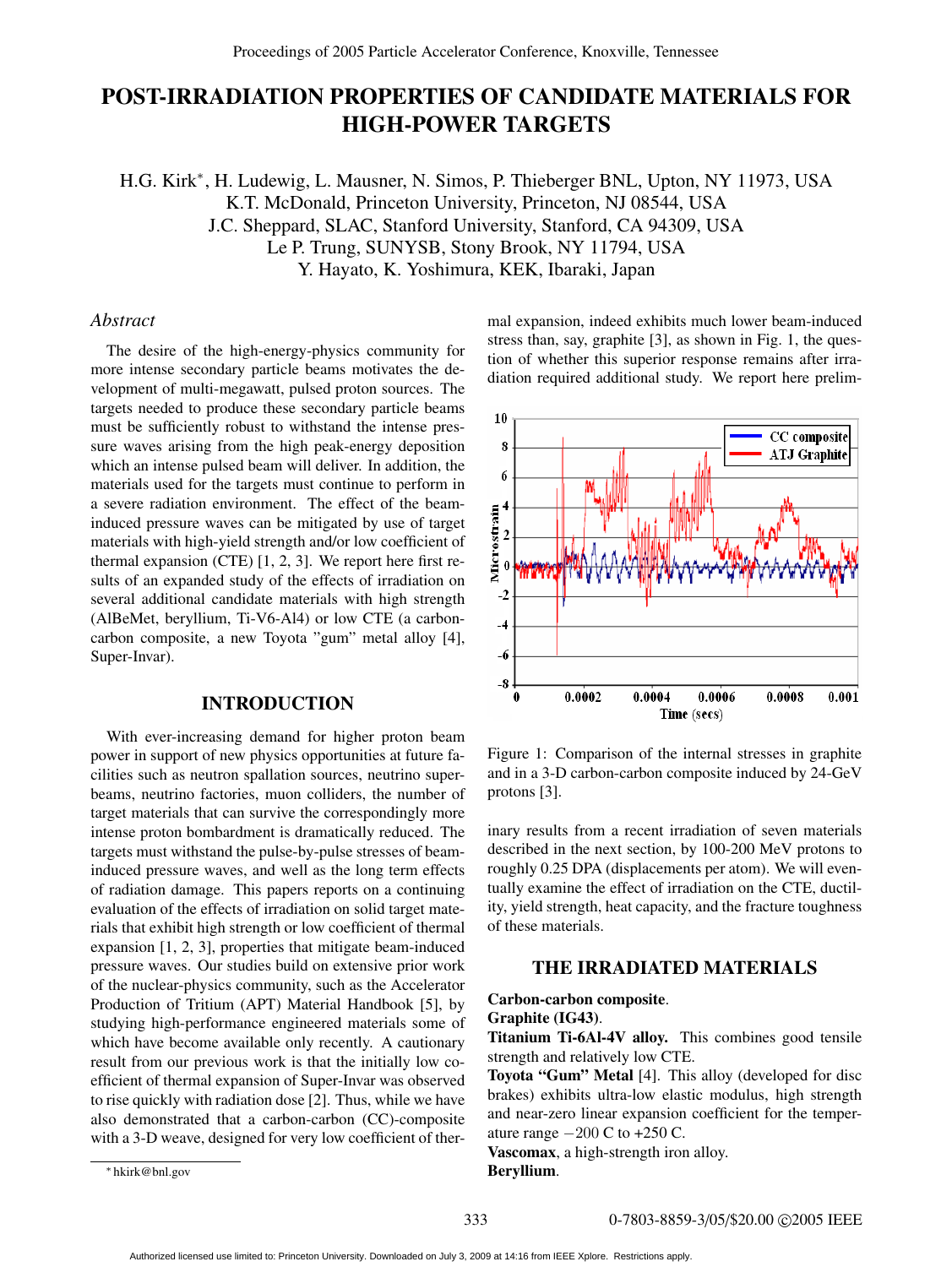**AlBeMet**, a low-Z alloy of Be and Al.

#### **EXPERIMENTAL SETUP**

The irradiation was performed at the Brookhaven Linac Isotope Producer (BLIP) facility with a 200 MeV proton beam from the linac that also serves as an injector for the AGS booster. The beam energy at the material samples varied from 190 MeV down to 110 MeV. The samples were arrayed in three holders (boxes), as sketched in Fig. 2, that permitted cooling water to flow through each sample holder at a rate of 2 gpm. Two types of samples of each material



Figure 2: Specimen layout in the three holders.

were irradiated: "dog bones" for tensile tests, and rods for thermal tests. One layer of such samples is shown in Fig. 3. At the conclusion of the irradiation of the test samples, a



Proton Beam Footprint  $(1\sigma)$ 

Figure 3: Arrangement of one layer of thermal and tensile test specimens during proton irradiation.

short irradiation under similar beam and water flow conditions was made of Aluminum and Stainless steel plates coated with heat-sensitive paint. From the heat-induced discoloration of the paint, we can deduce the heat transfer and water flow parameters required to establish the temperature profiles that our test samples experienced while being irradiated.

The irradiation extended over two weeks with holder Boxes 2 and 3 receiving a total of  $5.3 \times 10^{20}$  protons, while Box 1, which was inserted later, received  $3.7 \times 10^{20}$  protons. We subsequently measured the spot size of the proton beam with auto-radiography techniques and determined the beam dimensions to be  $\sigma_x = 8.1$  mm and  $\sigma_y = 8.4$  mm. This corresponds to a peak proton fluence of  $1.3 \times 10^{20}$ protons/cm<sup>2</sup> for Boxes 2 and 3 and  $0.91 \times 10^{20}$  protons/cm<sup>2</sup> for Box 1.

#### **FIRST RESULTS**

Figure 4 shows the expansion of carbon-carbon composite samples as a function of temperature. The red and green curves are the first and last heating cycles of an irradiated sample and the blue curve is the last heating cycle of a non-irradiated sample. Measurements taken during the first heating cycle after irradiation show much larger expansions of the samples at temperatures above 125 C than non-irradiated samples. However, a second measurement of irradiated samples, after they had reached a maximum temperature of 300 C in the first measurement cycle, show expansions very similar to those of non-irradiated samples. We infer that the irradiation caused an increase in the coefficient of thermal expansion of the carbon-carbon composites, but this effect largely disappears after annealing during a thermal cycle up to 300 C. Having become aware of the possible benefit of thermal cycles in reducing the coefficient of thermal expansion that had been increased by radiation damage, we remeasured the Super-Invar from our previous irradiation study [2]. Now we were able to perform thermal cycles up to 600 C (compared to maximum of 300 C in the previous study). When the temperature during a thermal cycle exceeds 500 C we found that the low coefficient of thermal expansion of irradiated Super-Invar begins to approach its non-irradiated behavior (Fig. 5). Our preliminary measurements indicate that the coefficient of thermal expansion of Toyota "gum" metal [4] is affected by thermal cycling to high temperatures whether or not it has been irradiated. Details of this complicated behavior will be presented elsewhere. Figure 6 shows a different effect of irradiation on the "gum" metal, namely a loss of ductility as a function of radiation dose.

#### **CONCLUSIONS**

The first results from our recent irradiation of highperformance materials already show several important qualitative features. We confirm that materials engineered to have a low coefficient of thermal expansion tend to lose